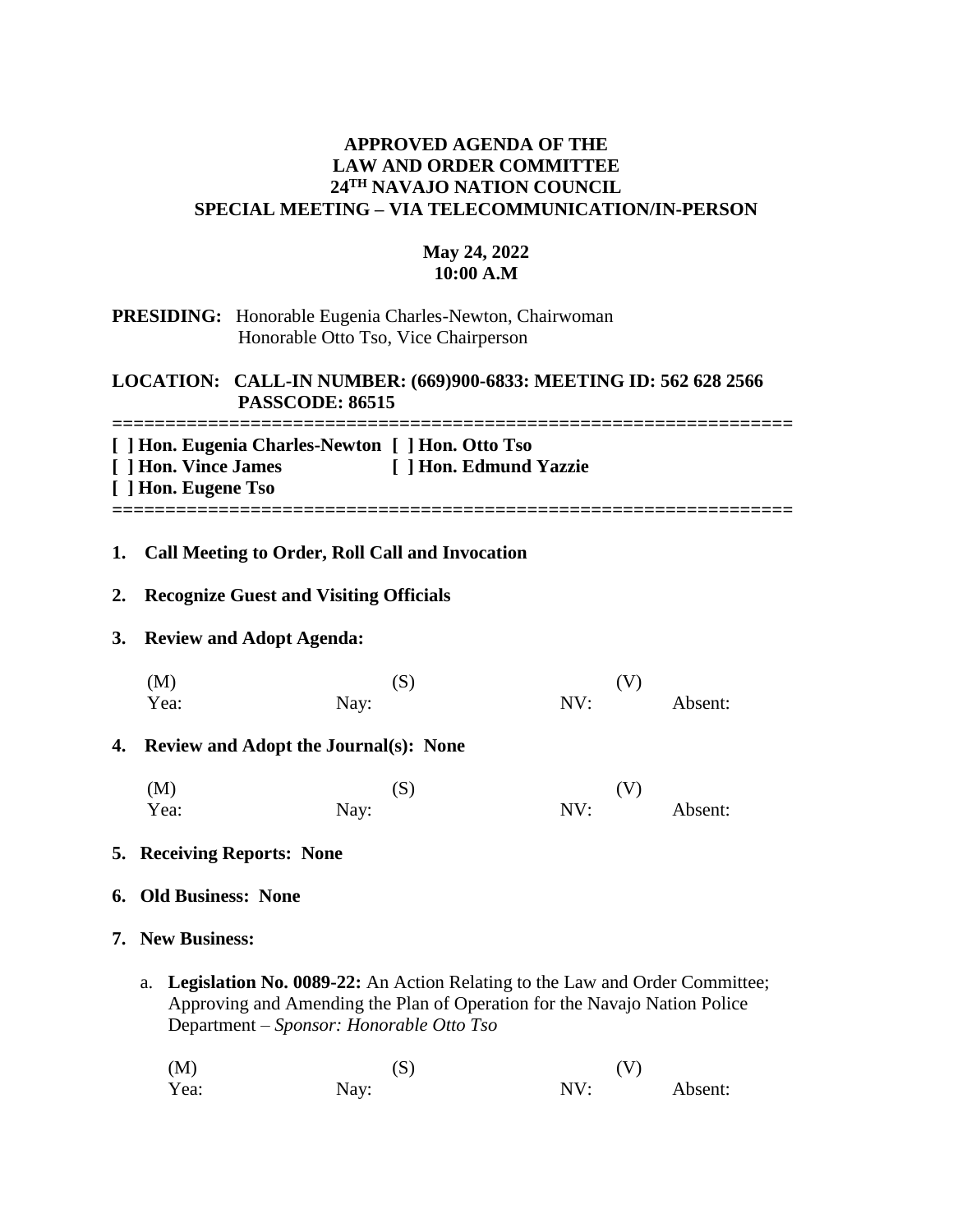- b. **Legislation No. 0021-22:** An Act Relating to Health, Education and Human Services, Law and Order, and Naabik'iyati' Committees and the Navajo Nation Council; Amending the Selection Process for the Navajo Nation Veterans Administration Executive Director; and Amending 2 N.N.C. §§1031, 1032, 1033, 1034, 1035, 1036 Relating to the Navajo Nation Veterans Advisory Council – *Sponsor: Kee A. Begay, Jr.*
	- (M)  $(S)$  (V) Yea: Nay: Nay: NV: Absent:
- c. **Legislation No. 0022-22:** An Act Relating to Health Education and Human Services, Law and Order, and Naabik'iyati' Committees and the Navajo Nation Council; Amending 2 N.N.C. §1033 to Establish a Program Manager to Administer the Veterans Housing Program – *Sponsor Kee A. Begay, Jr.*

| (M)  | (S)  |     | (V)     |
|------|------|-----|---------|
| Yea: | Nay: | NV: | Absent: |

- d. **Legislation No. 0092-22:** An Act Relating to Health Education and Human Services, Law and Order, and Naabik'iyati' Committees and the Navajo Nation Council; Amending 15 N.N.C. §§ 302-308, the Plan of Operations of the Navajo Nation Labor Commission –  *Sponsor: Honorable Otto Tso*
	- (M)  $(S)$  (V) Yea: Nay: Nay: NV: Absent:
- e. Schedule for a Work Session with Minerals Department and Surface Mining Program, Date: TBA 10:00 a.m., via teleconference (Re: Primacy)

| (M)  | (S)  | (V) |         |
|------|------|-----|---------|
| Yea: | Nay: | NV: | Absent: |

- f. Joint Committee Meeting between HEHSC and LOC for Work Session, via teleconference on June \_\_\_\_\_\_\_\_\_\_\_, 2022 (Re: NDOH Plan of Operation).
	- (M)  $(S)$  (V) Yea: Nay: Nay: NV: Absent:

## **8. Close of Meeting, Announcements and Adjournment**

 $(M)$  (S)  $(V)$ Yea: Nay: Nay: NV: Absent: